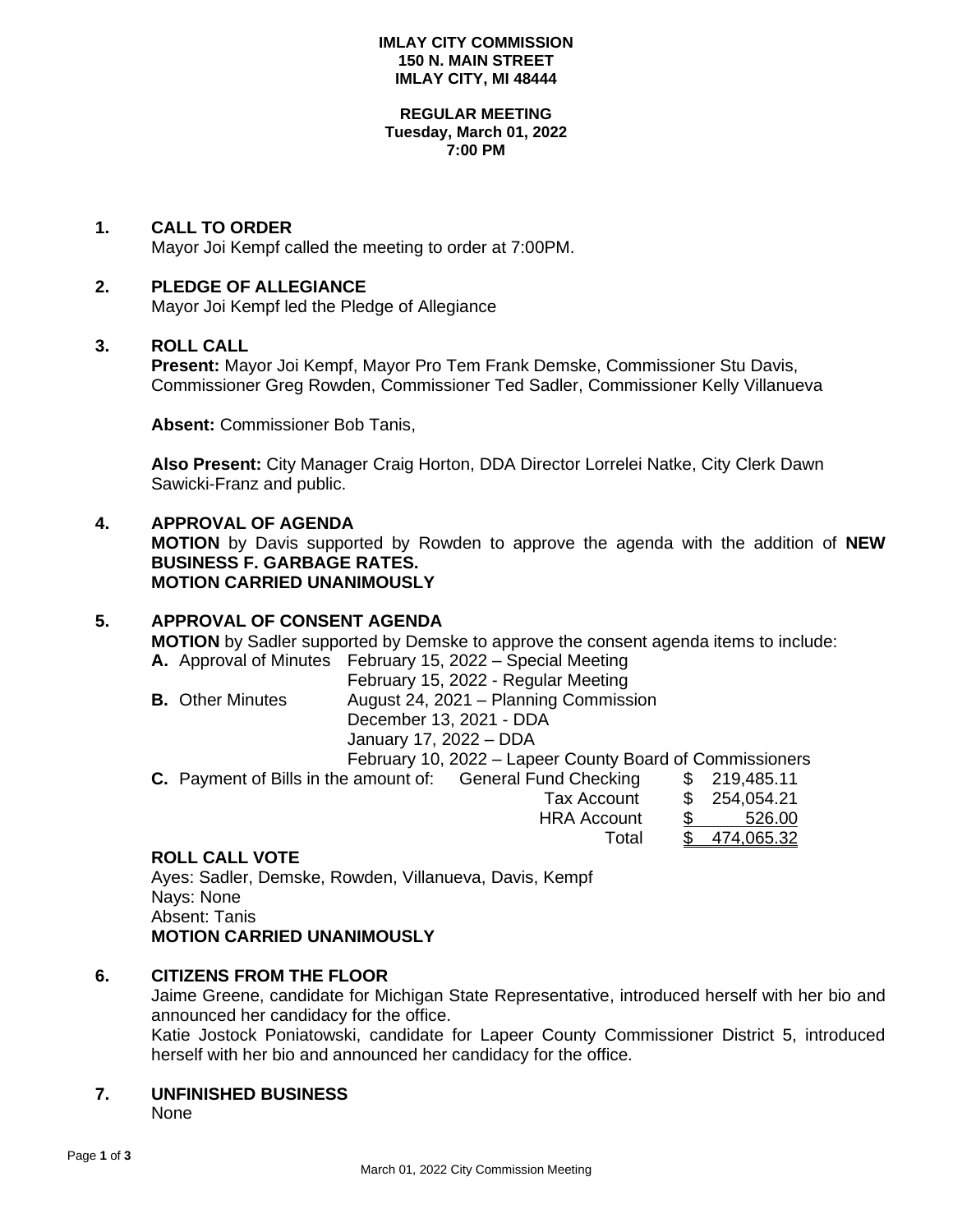#### **REGULAR MEETING Tuesday, March 01, 2022 7:00 PM**

### **8. NEW BUSINESS**

### **A. RESOLUTION 2022-04 ADOPTION OF THE LAPEER COUNTY HAZARD MITIGATION PLAN UPDATE**

Commissioner Sadler gave a brief synopsis of this plan as he serves on this committee at the county level.

**MOTION** by Sadler supported by Davis to approve the Resolution 2022-04 Adoption of the Lapeer County Hazard Mitigation Plan as presented.

### **ROLL CALL VOTE**

Ayes: Sadler, Davis, Demske, Rowden, Villanueva, Kempf

Nays: None

Absent: Tanis

### **MOTION CARRIED UNANIMOUSLY**

# **B. RESOLUTION 2022-05 2022 PROPERTY TAX POVERTY EXEMPTION**

**MOTION** by Davis supported by Rowden to approve the Resolution 2022-04 Adoption of the Lapeer County Hazard Mitigation Plan as presented.

### **ROLL CALL VOTE**

Ayes: Davis, Rowden, Sadler, Villanueva, Demske, Kempf

Nays: None

Absent: Tanis

# **MOTION CARRIED UNANIMOUSLY**

### **C. 2022 MARCH BOARD OF REVIEW INFORMATION**

**MOTION** by Davis supported by Demske to accept the information and dates for the March Board of Review as prepared by the Assessor Nathan Hager as presented.

### **MOTION CARRIED UNANIMOUSLY**

### **D. OLD FIRE HALL – USAGE REQUEST**

DDA Director Lorrelei Natke presented a letter from Steven J Kling in regards to a possible contract for using the old fire hall space for a "werkstatt" which is a building used for construction or repairs. Kling plans to build furniture and other items needed for his proposed micro brew pub that is in the plans for the future. The Commission has asked for the City Manager Craig Horton to negotiate a contract between the City and Mr. Kling and bring it back at a later date.

# **E. ZBA APPOINTMENT CHARLES BOADWAY**

Charles Boadway expressed his interest in the Zoning Board of Appeals and introduced himself stating that he is 59-year City of Imlay City resident and a 30-year member of the Imlay City Fire Department as well as many other community groups.

**MOTION** by Davis supported by Sadler to appoint Charles Boadway to the City of Imlay City Zoning Board of Appeals as presented.

### **MOTION CARRIED UNANIMOUSLY**

### **F. GARBAGE RATES**

City Manager Craig Horton explained the document presented, outlining the scheduled increases in line with the five-year garbage contract between the City and J & J Disposal.

**MOTION** by Davis supported by Sadler to approve the garbage rates for five-years based on the contract between the City of Imlay City and J & J Disposal as presented.

#### **ROLL CALL VOTE**

Ayes: Davis, Sadler, Villanueva, Demske, Rowden, Kempf Nays: None Absent: Tanis **MOTION CARRIED UNANIMOUSLY**